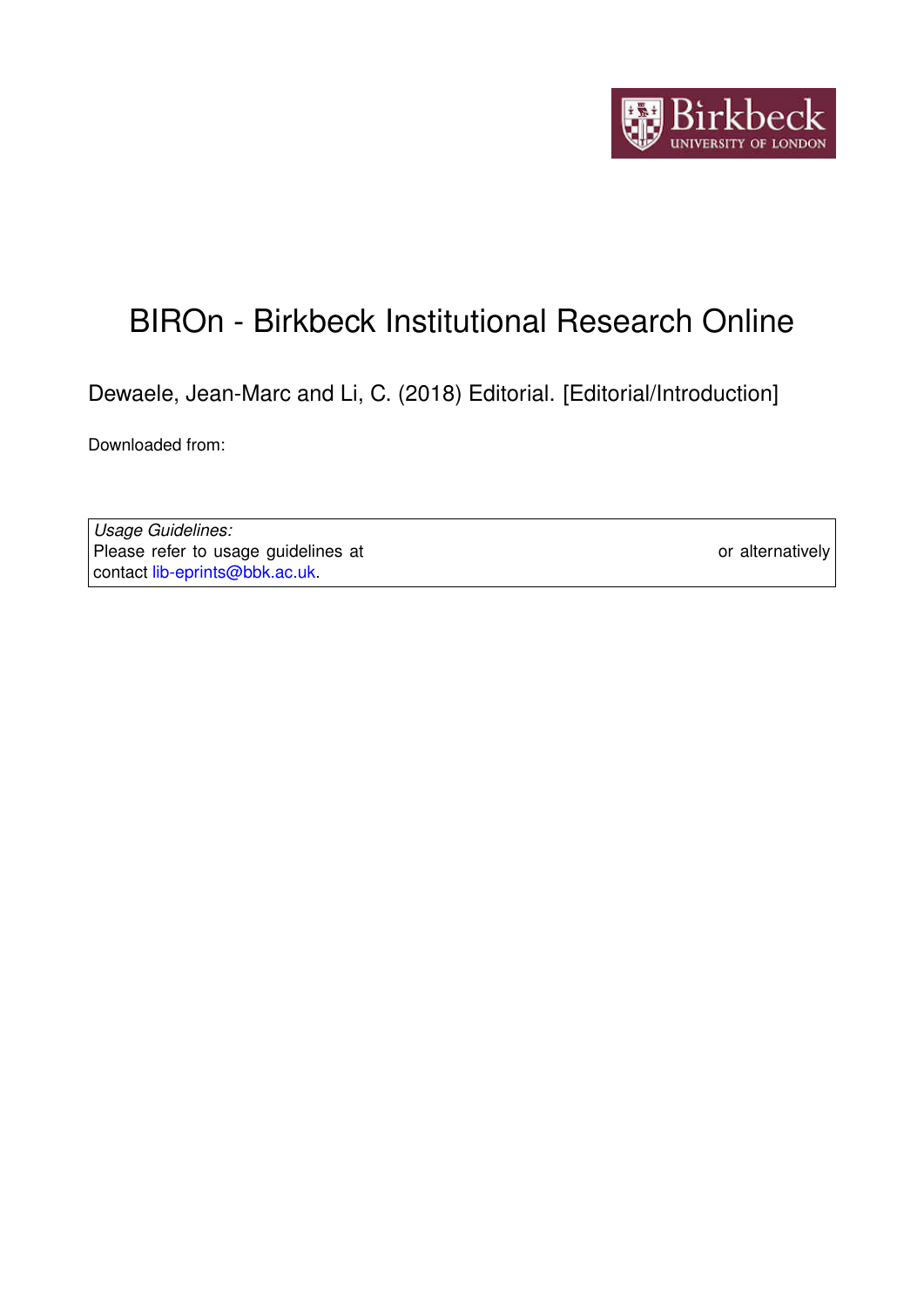

## **Studies in Second Language Learning and Teaching** Department of English Studies, Faculty of Pedagogy and Fine Arts, Adam Mickiewicz University, Kalisz

SSLLT 8 (1). 2018. 15-19 *doi: 10.14746/ssllt.2018.8.1.1* http://pressto.amu.edu.pl/index.php/ssllt

## **Editorial**

This is the first special issue devoted specifically to emotions in second language acquisition (SLA). Influenced by the positive psychology movement (Fredrickson, 2001), there has been a shift away from an exclusive focus on negative emotions in SLA to a more holistic analysis of both negative and positive emotions among learners (Dewaele & MacIntyre, 2014; MacIntyre & Gregersen, 2012; MacIntyre, Gregersen, & Mercer, 2016; MacIntyre & Mercer, 2014). We are not claiming that nobody had considered positive emotions and affect in SLA before 2012, as indeed many researchers prepared the ground (e.g., Arnold, 1999; Broner & Tarone, 2001; Cook, 2000; Dewaele, 2005; Kramsch, 2006). Moreover, educational psychologists did point to the pivotal role of positive academic emotions that sustain motivation (Pekrun, 1988, 2014; Pekrun, Goetz, Titz, & Perry, 2002a, 2002b).<sup>1</sup> However, none of the SLA studies created the kind of wave of interest in emotions in SLA that we are currently witnessing. It is possible that now the time is ripe, as the success of the biennial Psychology of Language Learning conferences illustrates, as well as the establishment of the new International Association of Psychology of Language Learning during the second conference in Finland in 2016.

The current issue shows a way forward, with increased emotional granularity (see e.g., Galmiche, 2017) and a variety of research methods (both quantitative and qualitative, including case studies). Although English figures in the language profiles of all the learners, it is not the only target language, as French and Dutch are also studied. The learners who contributed data to the research projects reported in this issue study/studied in four different continents and have

<sup>&</sup>lt;sup>1</sup> Pekrun et al. (2002b) show in their literature search on the effect of emotions on learning and achievement (for the period 1974-2000) that anxiety is the most frequently researched emotion (*N* = 1200) but that a wide range of other negative emotions (*N* = 195) and positive emotions (*N* = 119) have been considered.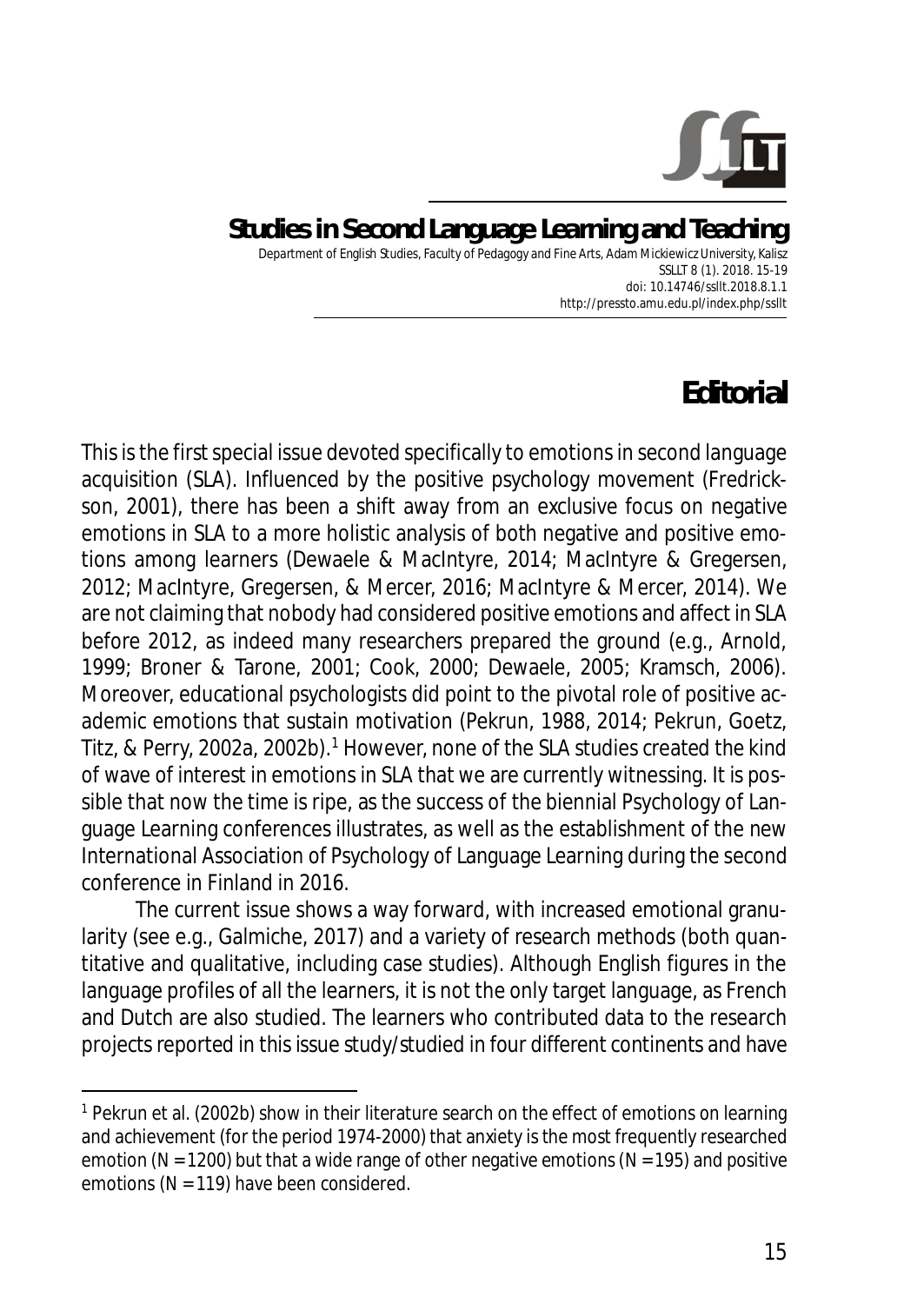diverse first languages, including Canadian and British English, Arabic, French, Romanian, Mandarin and Hungarian. They range from primary and secondary school pupils to university students and adult learners.

The emotions are also considered over different time scales, ranging from seconds to months. What all authors have in common is the interest in the variety of sources of individual differences in emotions experienced by their participants, including effects of the context in which the target language is used (both inside and outside the classroom). The source of variation in emotion can thus range from the joy or frustration in not finding the right word in a specific task, to having a lovely or a harsh teacher, to having a more or less supportive peer-group, to having experienced the joy and/or anxiety of authentic communication in the target language outside the school. Learners' emotions are also linked to the more diffuse influence of the wider sociopolitical, historical and cultural context in which they live and which shapes their emotions and attitudes towards their languages.

All the authors point to the pedagogical implications of their findings. The first one is the importance of teachers' creating a positive classroom atmosphere, which resonates with Dewaele, Gkonou and Mercer (2018), who pointed out that teachers are like conductors, attuned to the dynamic interaction of their own emotions and that of their students, that is, members of their orchestra. Once the members of the orchestra reach the optimal emotional temperature, the role of the conductor is merely that of a discrete guide (Dewaele, 2015). The second pedagogical implication is that extracurricular (emotional) experiences in the target language can help boost learners'/users' investment in mastering the new language.

In the first paper of this special issue, Dewaele and Alfawzan focus on the combined effect of foreign language enjoyment (FLE) and foreign language classroom anxiety (FLCA) on foreign language (FL) performance in two very different contexts: two London-based secondary schools with 189 pupils studying mostly French as an FL and 152 current and former Saudi learners of English as a FL in Saudi Arabia. The quantitative data show similar patterns in the two contexts: FLE was found to have a slightly stronger positive effect on performance in the FL than FLCA.

FLE and FLCA are also at the heart of the second paper by De Smet, Mettewie, Galand, Hiligsmann and Van Mensel, based on quantitative data from 896 pupils in French-speaking Belgium. The study focuses on the comparison of two target languages (i.e., English and Dutch) in two educational contexts (CLIL, Content and Language Integrated Learning, and non-CLIL) at different instruction levels (i.e., primary and secondary education). Pupils reported significantly less FLCA in CLIL than in non-CLIL. The political-historical context played an important role with English FL learners experiencing significantly more FLE and less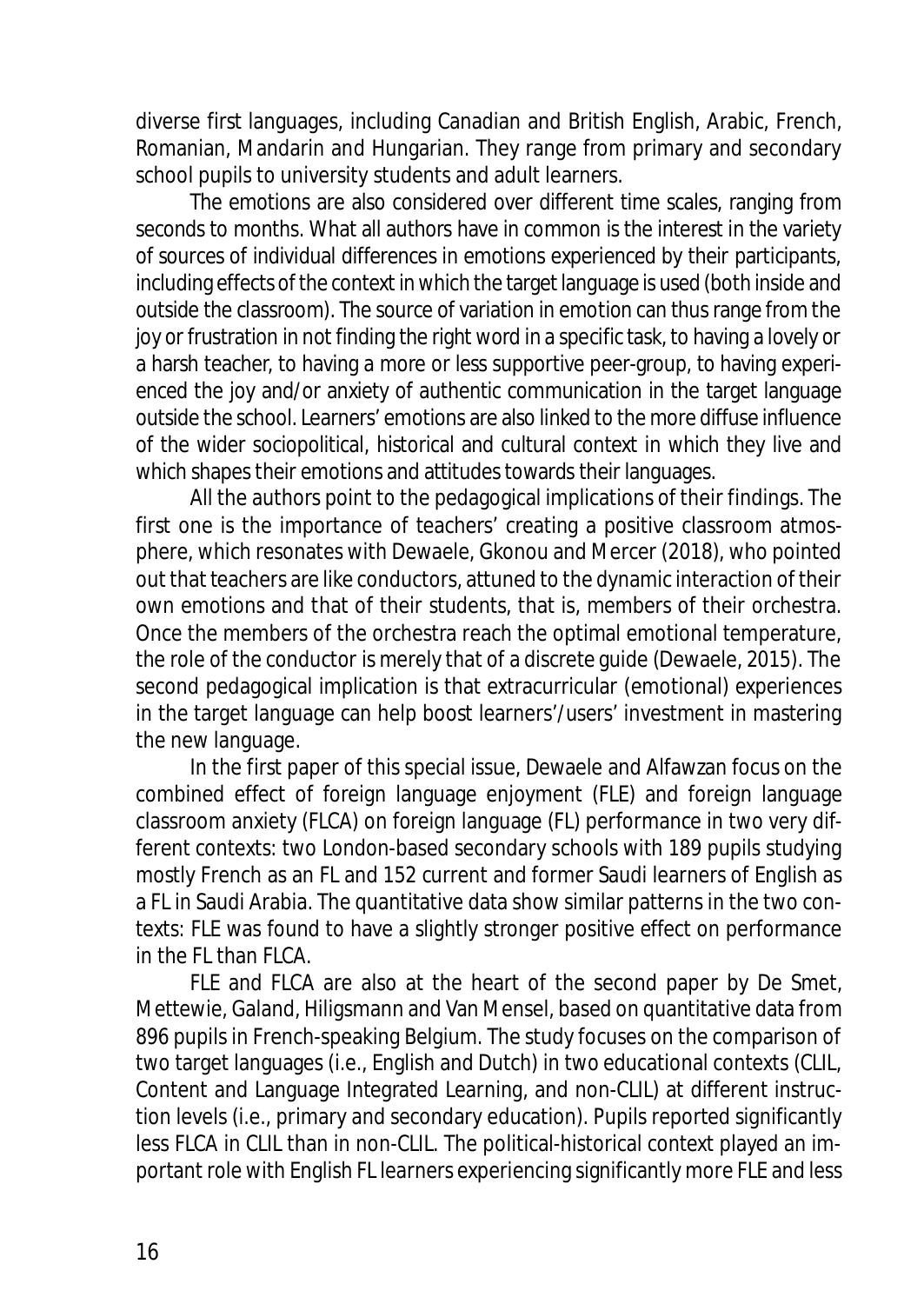FLCA in comparison to Dutch FL learners (Dutch being the official language of Flanders, often depicted in quite hostile terms in French-speaking Belgium). Differences also emerged between primary school pupils who reported more FLE and FLCA compared to pupils in secondary schools.

Our call for more work on FL pupils' emotions is also echoed in the third paper by Pavelescu and Petrić. The authors explore the positive FL learning emotions of four adolescent English FL students in Romania taking the sociocultural context into account. Using multiple qualitative methods to elicit data on participants' emotional experiences of learning English inside and outside school over a period of one semester, the researchers identified two major positive emotions, namely love and enjoyment. Love in particular is found to be the driving force in the learning process when there is a lack of enjoyment in certain classroom situations. The paper argues that language learners need to be seen as social beings and that their dynamic emotions are fluctuating within a particular sociocultural context.

In the following contribution, Ross and Rivers explore the positive and negative emotional experiences of eight university-level English second language (SL) learners (with Portuguese, Spanish, Chinese and Japanese as L1) within an ESL environment in Australia, where the target language is more frequently experienced in social interactions than in the formal language-learning classroom. Semi-structured interviews highlighted the range of emotional experiences of hope, enjoyment and frustration the participants had encountered in their daily lives beyond the classroom, which affects their investment in English.

In their paper, Piniel and Albert come to similar conclusions following a different path. Following Pekrun's (2014) model of emotions in an academic context, the authors investigate the qualitative feedback from 166 Hungarian university students of English on emotions experienced while listening, speaking, reading and writing in English. Enjoyment and language anxiety are mentioned most frequently, and these emotions vary not only according to the specific skill but depend also on the year of study and the context of language use (i.e., in class or outside class). Crucially, students listed more positive feelings in connection with outside classroom language learning situations.

In the final paper, Boudreau, MacIntyre and Dewaele use the idiodynamic approach to focus on the dynamic relationship between FLE and FLCA among 10 Anglo-Canadian university students with French L2. The analyses show that FLE and FLCA operate independently of each other on a second-per-second time scale, but they may interact in converging or diverging patterns in relation to specific events, or just move forward and follow unpredictable trajectories.

This special issue demonstrates that emotion has become a focus of innovative research in SLA. The studies feature a combination of quantitative and qualitative approaches that are beginning to map out the role of emotions in language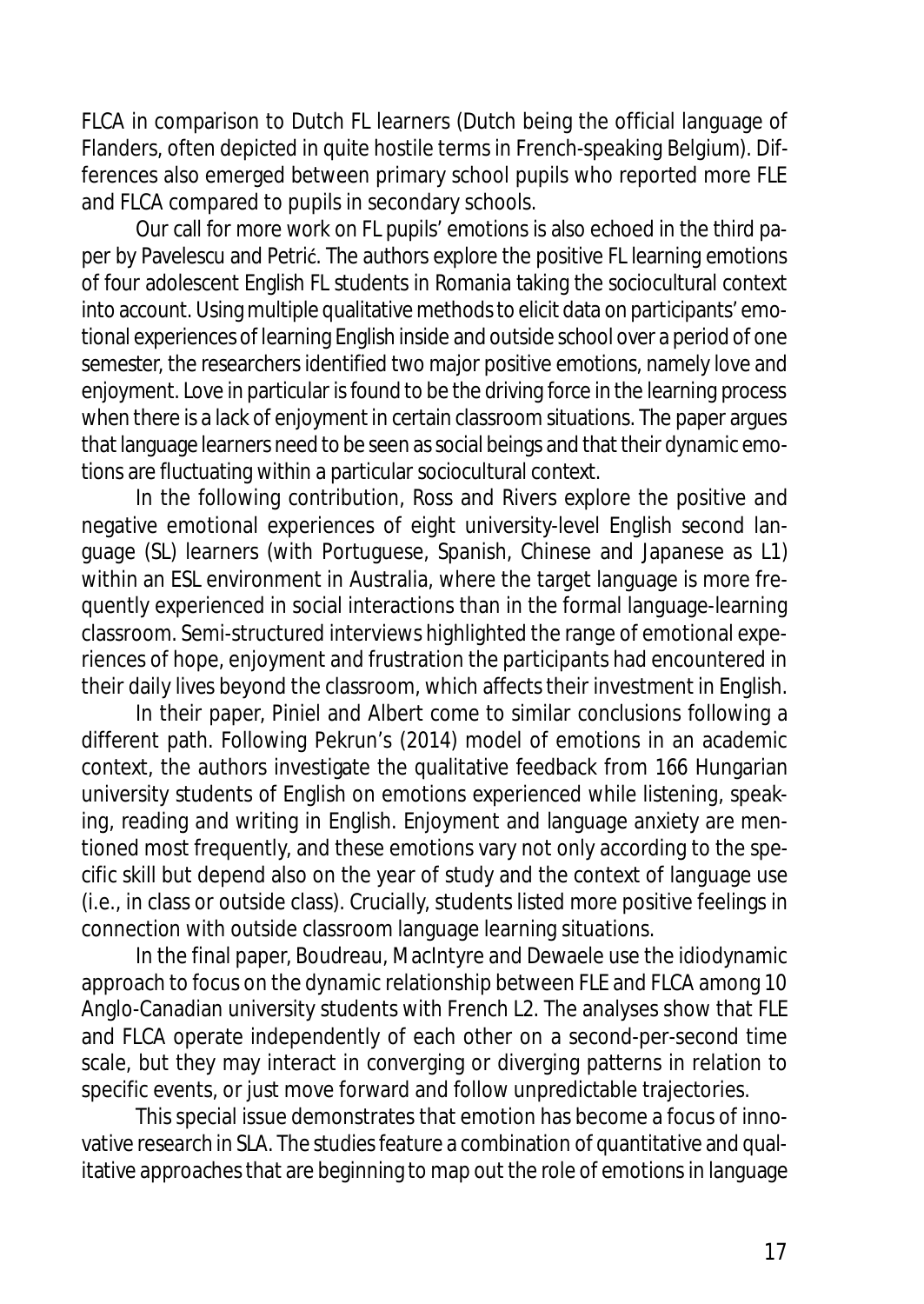learning and use. There is much more that can be done and researchers around the world are trying out new ways to study emotion in diverse contexts. We sincerely hope that the present issue will stimulate researchers' hearts and minds and encourage them to join in the fascinating search for answers on the mysterious dynamic relationships between elusive emotions and SLA. This area of research is not just academically rewarding as the pedagogical implications have the potential to challenge the established view of FL learning and teaching as emotionless, clinical, germ-free absorption and transmission of linguistic knowledge.

> Jean-Marc Dewaele Birkbeck College, University of London, UK *j.dewaele@bbk.ac.uk*

Chengchen Li College of Foreign Languages and Cultures, Xiamen University, China *lichengchen@stu.xmu.edu.cn*

## References

- Arnold, J. (Ed.). (1999). *Affect in language learning.* Cambridge: Cambridge University Press.
- Broner, M., & Tarone, E. (2001). Is it fun? Language play in a fifth grade Spanish immersion classroom. *Modern Language Journal, 85*, 363-379.
- Cook, G. (2000). *Language play, language learning*. Oxford: Oxford University Press.
- Dewaele, J.-M. (2005). Investigating the psychological and the emotional dimensions in instructed language learning: Obstacles and possibilities. *Modern Language Journal, 89*, 367-380.
- Dewaele, J.-M. (2015). On emotions in foreign language learning and use. *The Language Teacher, 39*(3), 13-15.
- Dewaele, J.-M., & MacIntyre, P. (2014). The two faces of Janus? Anxiety and enjoyment in the foreign language classroom. *Studies in Second Language Learning and Teaching*, *4*, 237-274.
- Dewaele, J.-M., Mercer, S., & Gkonou, C. (2018). Do ESL/EFL teachers´ emotional intelligence, teaching experience, proficiency and gender, affect their classroom practice? In J. de Dios Martínez Agudo (Ed.), *Emotions in second language teaching* (pp. 125-141). Berlin: Springer.
- Fredrickson, B. L. (2001). The role of positive emotions in positive psychology: The broaden-and-build theory of positive emotions. *American Psychologist, 56*, 218-226.